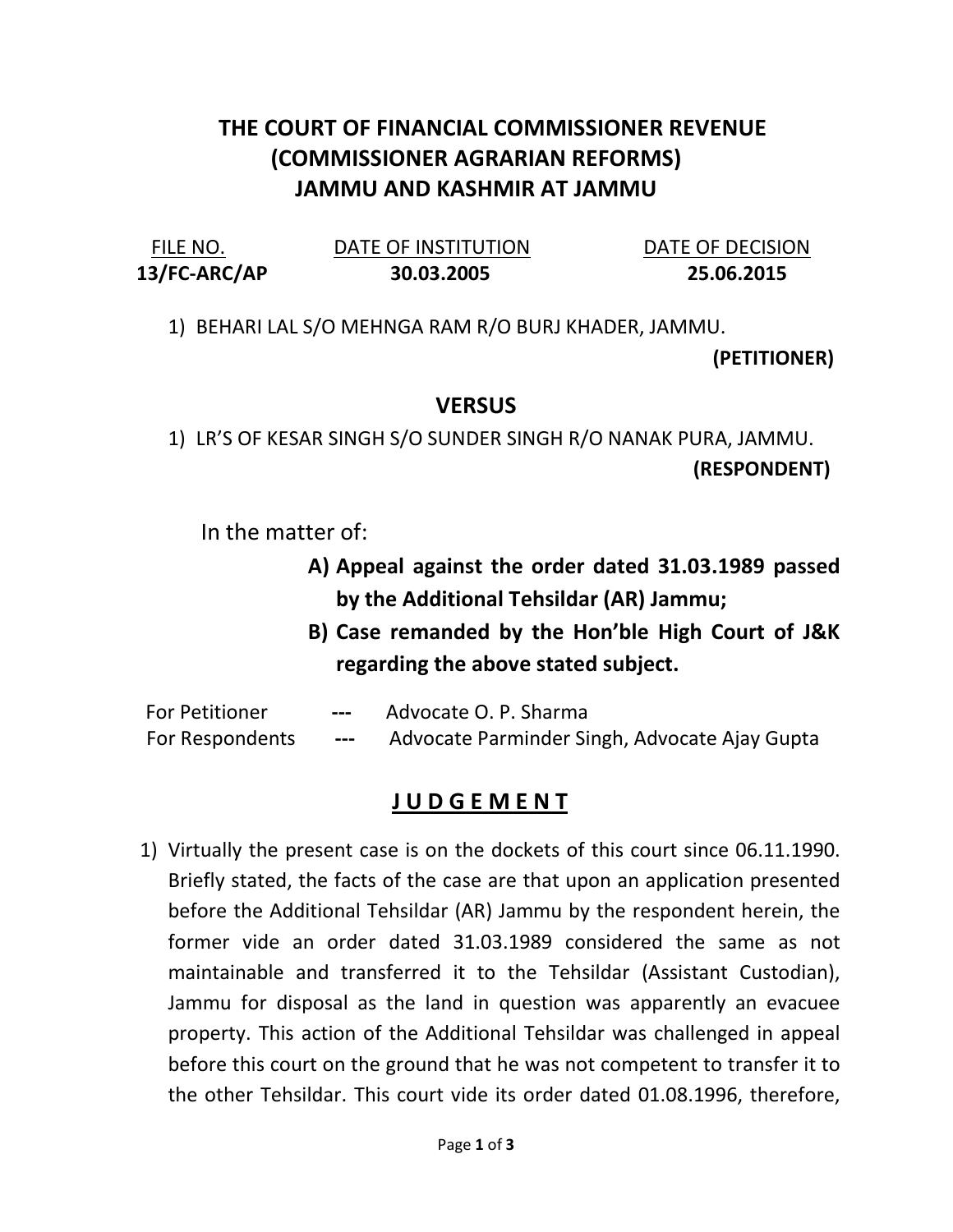modified the impugned order to the extent that the application be returned to the party concerned for being presented before the appropriate forum. This order was then challenged in revision before the J&K Special Tribunal which was dismissed vide its order dated 14.10.1999.

- 2) The writ jurisdiction of the Hon'ble High Court of J&K then was invoked in the matter, which vide its order dated 13.09.2001 set aside the order dated 14.10.1999 passed by the J&K Special Tribunal as well as that of this court dated 01.08.1996 with the directions that the Financial Commissioner Revenue shall dispose of the appeal of the parties afresh. Accordingly, the matter was taken up for disposal. It is observed that the present case sadly displays a brazen abuse of the legal framework of the country, which is meant for the welfare of the down trodden, without going into the merits of the case anywhere. Unfortunately, even this court can't go into the merits of the case because the facts are not clear at all. The respondents claim this land to be evacuee property while the petitioner terms it as "nautor". The petitioner further raises some very pertinent issues in his written arguments filed on 21.04.2015 which need to be answered immediately. These are: A) Whether the evacuee land, the description of which as per the revenue record is "Rohar" (unculturable) can be allotted to a displaced person?; B) Whether the respondents possessed Form-A as provided under Cabinet Order No. 578-C of 1954 and whether the land alleged to have been allotted is reflected in the said Form-A, which is a basic document for allotment?; C) Whether the respondent actually took possession of the land after the alleged allotment, brought it under cultivation and started living in the village?; D) Whether failure to bring the land under cultivation stipulated within a period of six months from the date of the order would have adverse effects and whether the alleged allotment would then survive?.
- 3) Having considered the facts and circumstances of the case, the order passed by the Additional Tehsildar (AR), Jammu is set aside. The case is remanded to the Tehsildar concerned to look into the queries raised at Para 2 above by the appellant and to submit his findings to this court within 60